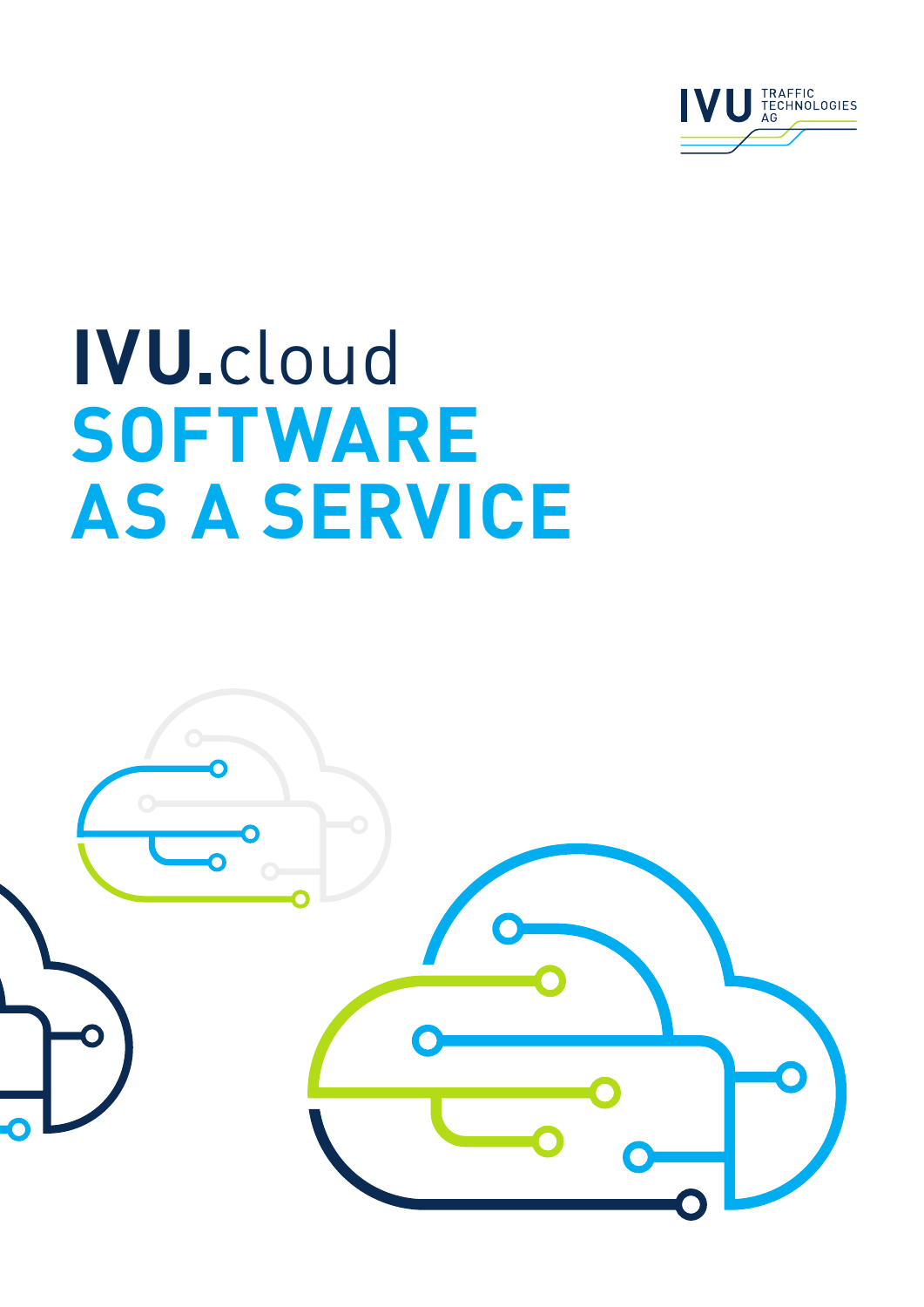### **Software and HOsting from ONE TRUSTED SOURCE**

 $13$ 

 $12$ 

 $11$ 

21

20

 $19$ 

13 14 15 15 17

18

 $17$ 

 $16$ 

THE REAL PROPERTY AND INCOME.

 $15$ 

 $\overline{14}$ 

Powerful standard products, professional support and reliable hosting.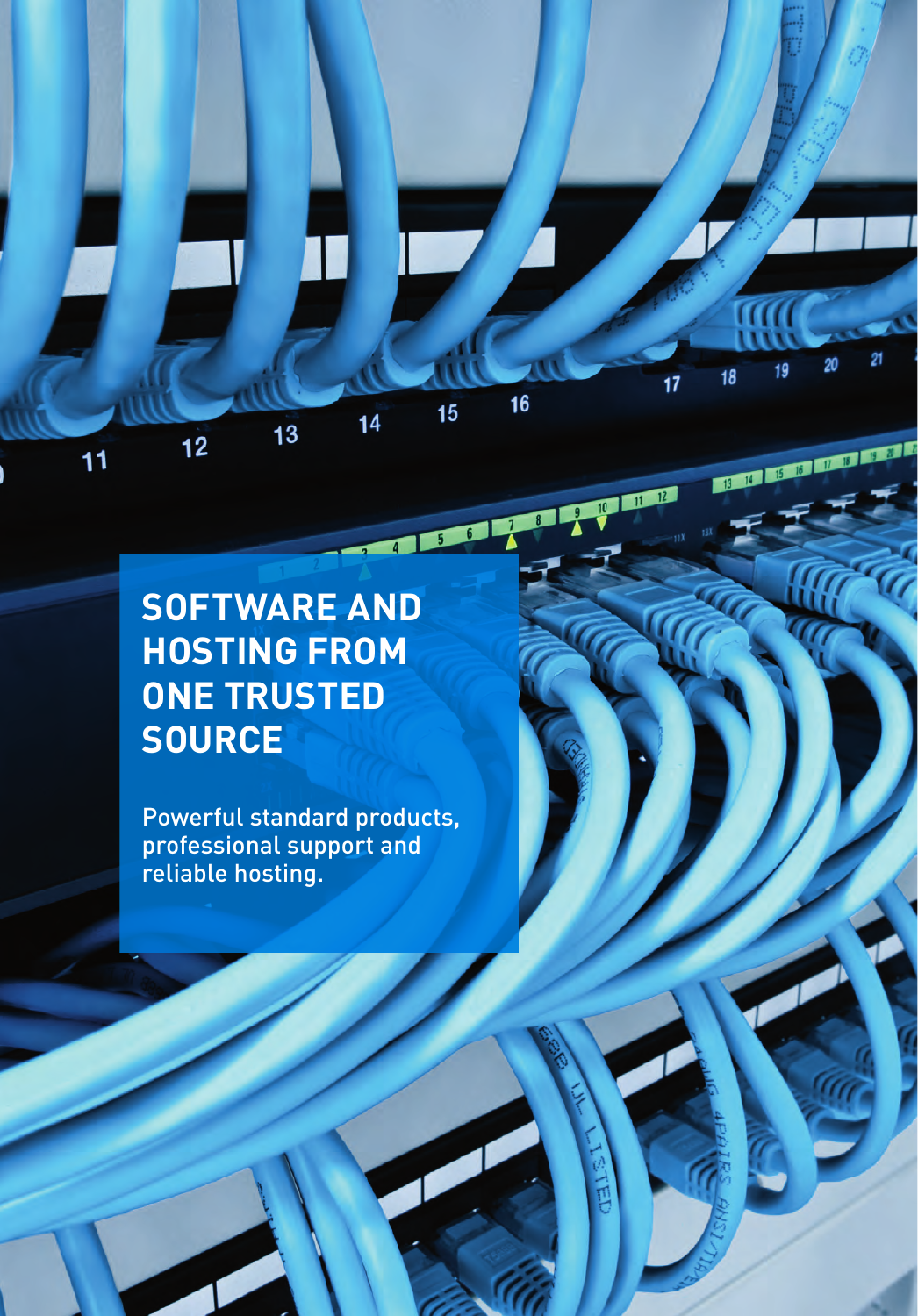## **IVU**.cloud **SOFTWARE AS A SERVICE**

### Secure, reliable, scalable — and always up to date.

IVU's standard software products, IVU.suite and IVU.rail, are now also available as software-as-a-service solutions. This relieves our customers of technical operations management and puts it in hands that know our products inside out: ours.

Regarding performance, system availability and data security, IVU.cloud is in every respect on a par with local installations of IVU.suite and IVU.rail. IVU.cloud integrates seamlessly into your existing IT landscape while fully encrypted protocols ensure data security.

Our systems were developed with the needs of our customers in mind. If the scope of your tasks suddenly becomes bigger, for instance when new routes or lines are added, IVU.cloud grows quickly and easily with your requirements. This enables you to remain flexible while saving time and money.

#### **The benefits of IVU.cloud at a glance**

- **Smooth operations** High data availability ensures that processes will not be interrupted.
- **Secure data storage** We collaborate with certified European data centres.
- **Dynamic adjustment to changed requirements** Our cloud solution is scalable and adjusts to meet the needs of our customers.
- **Always up to date** With IVU.cloud, you can rest assured that the latest updates and releases are always readily available.
- **IVU.cloud provides software and hosting from a single source.**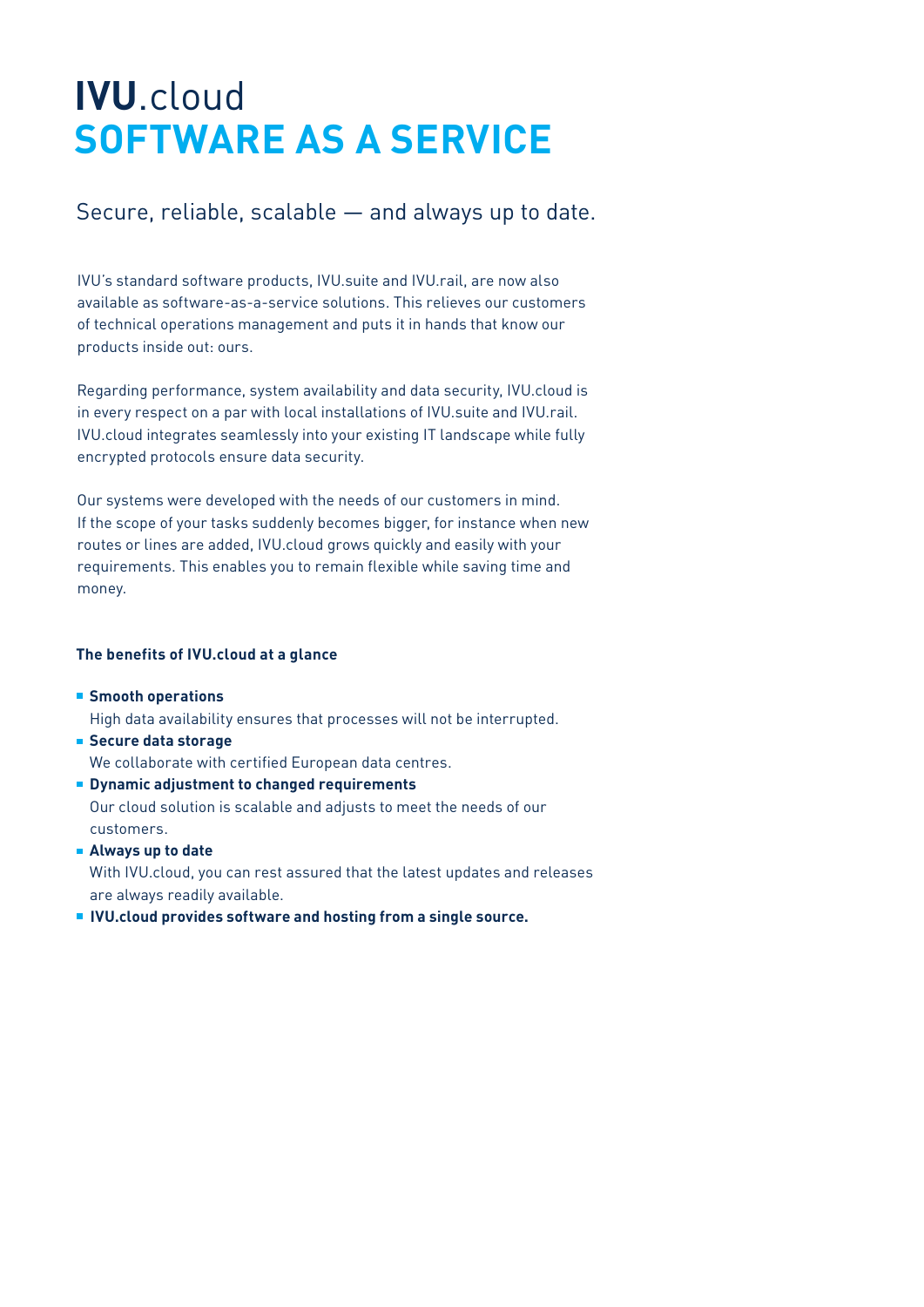## **IVU**.cloud **SERVICE OVERVIEW**



#### **Service Level**

| Service<br>level | Guaranteed<br>availability | Guaranteed<br>response<br>time | Service time       | Maximum<br>data outage<br>for backup/<br>restoration |
|------------------|----------------------------|--------------------------------|--------------------|------------------------------------------------------|
| <b>PLATINUM</b>  | > 99.8%                    | 30 min                         | 24/7               | 15 min                                               |
| <b>GOLD</b>      | > 99%                      | 2 hrs                          | 6am-8pm<br>Mon-Fri | 1 hr                                                 |
| <b>SILVER</b>    | > 97%                      | 4 hrs                          | 8am-5pm<br>Mon-Fri | 1 day                                                |

#### **Services**

IVU.cloud rounds off the IVU range. With this software-as-a-service solution, our IVU.suite software and hardware is supplemented by technical operations management. It enables our customers to leave the hosting of their IVU software entirely to us while taking advantage of the benefits of cloud computing. Three different service levels are available, meeting the various requirements of our customers.

#### **DATA SECURITY AND DATA BACKUP**

Our customers' sensitive data needs the best possible protection. That is why we offer IVU.cloud solely as a solution in line with European data-protection directives. All system access is fully encrypted. Using our secure, firewall-protected VPN connection, files can be transferred and printers can be connected on the customer network without concerns.

Depending on the selected service level, the servers can be designed redundantly in a cluster or as a standby system. The backups can be stored in separate fire protection zones upon request.

#### **DATA CENTRE**

All service levels comprise hosting in a tier 3–certified data centre and are therefore compliant with current security requirements. In addition to protection against the elements (fires, floods, storms), a redundant, uninterruptible power supply is also included. Internet connection is ensured by the multiple redundant direct connections to major European hubs.

**MAVAII ARII ITY** 

Depending on the service level selected, IVU.cloud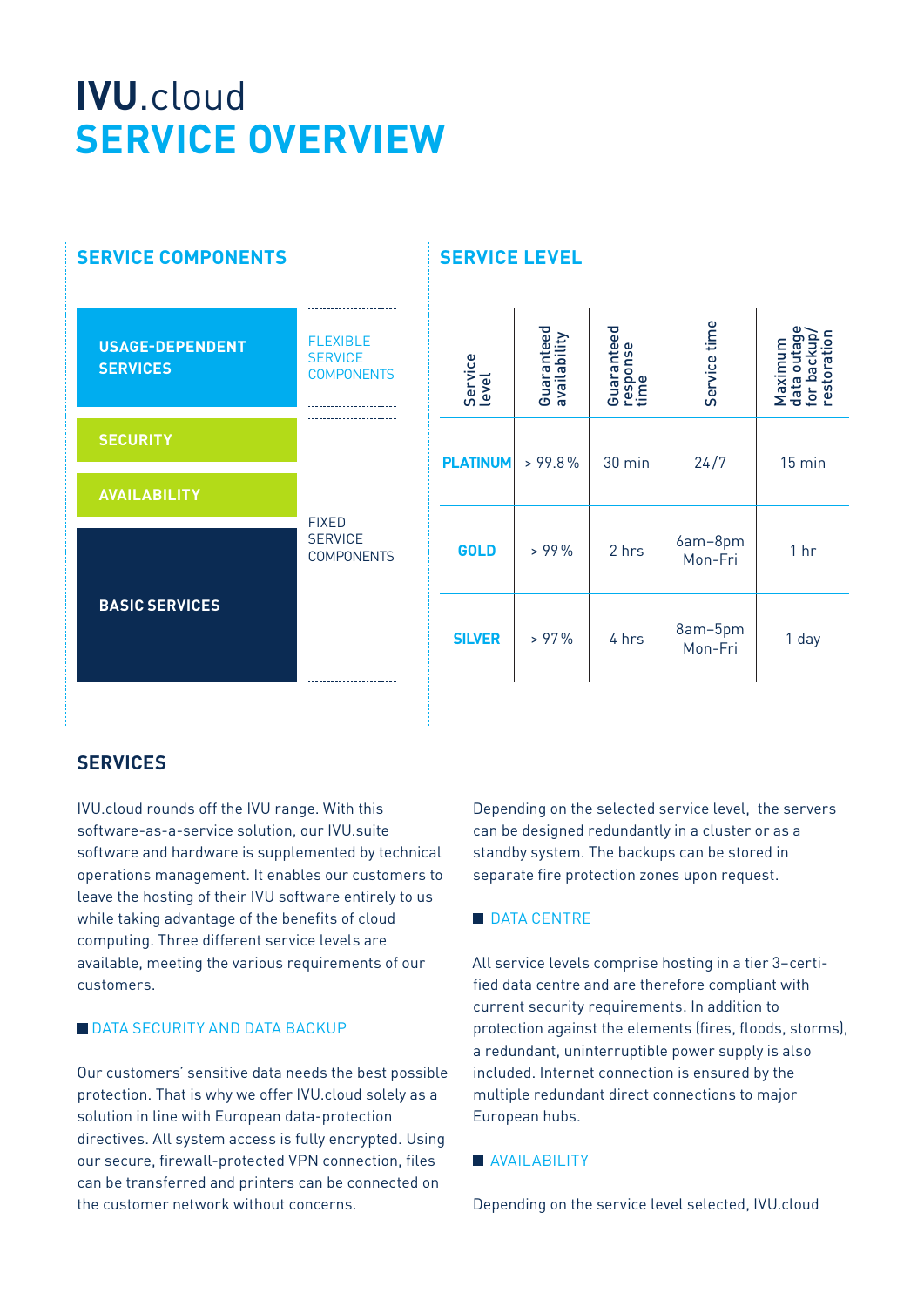#### **Service elements**

#### **Operations management**

Network

Server hardware

Climate control

Power

Monitoring and reporting

#### **Integration**

Network connection Interfaces to peripheral systems

#### **DATA BAC KUP AND**

#### **RE STORATION**

Backup recovery Disaster recovery

#### **Scaling, load Balancing**

Dimensioning for peak loads such as release tests, optimisations or specifications

#### **SUPPORT**

Functional 2nd-level support Technical 1st and 2nd-level support

#### **Availability**

At least 97% up to ≥ 99.8% (depending on agreement)

#### **Additional environments**

**Optimisation Specifications** Release tests Scenario planning

#### **DATA SECURITY**

| Firewall       |  |
|----------------|--|
| Authentication |  |
| Authorisation  |  |

offers a range of guaranteed availability levels from 97% up to ≥99.8%. Response, troubleshooting and service times are offered accordingly in three categories, meeting the diverse operational requirements of our customers.

#### **TECHNICAL OPERATIONS MANAGEMENT**

With the installation of IVU.cloud, IVU staff takes on all aspects of technical operations management for you in close coordination with your specialists. This includes user administration, maintenance of the system environment, installation of releases, service packs and hot fixes as well as debugging.

#### **TECHNICAL SUPPORT**

With IVU.cloud, we guarantee continuous operation of all software components in all three service levels.

Functional support remains directly in the hands of the customers and users of the software but can be taken on by IVU as required. IVU handles technical support for the system as a whole.